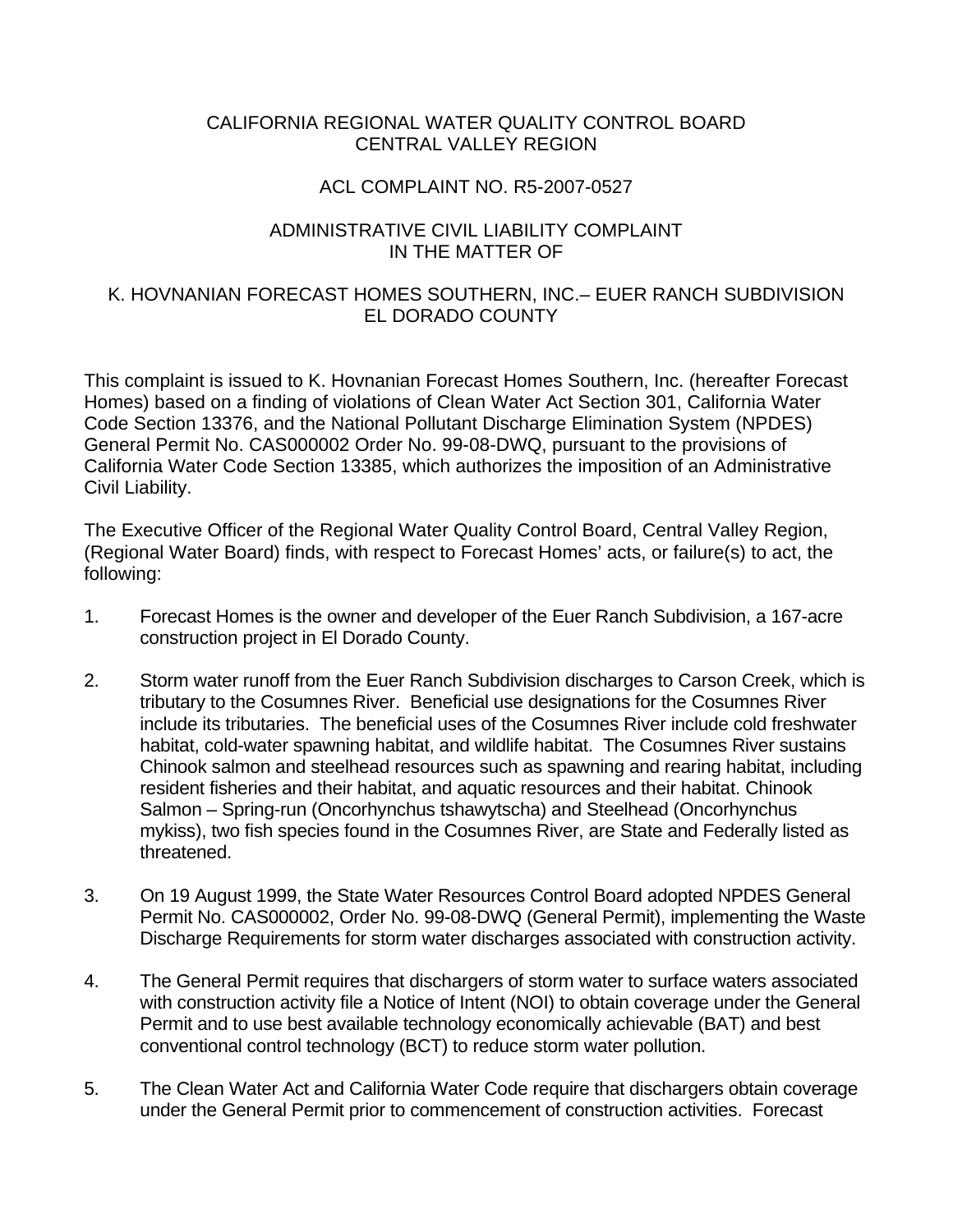Homes obtained coverage under the General Permit for construction work at the Euer Ranch Subdivision and was assigned WDID No. 5S09C32758 on 3 August 2003.

- 6. The General Permit states, in part, the following:
	- "A. DISCHARGE PROHIBITIONS:

\*\*\*\*\*\*\*\*

3. Storm water discharges shall not cause or threaten to cause pollution, contamination, or nuisance.

 \*\*\*\*\*\*\*\* "B RECEIVING WATER LIMITATIONS

\*\*\*\*\*\*\*\*

1. Storm water discharges and authorized non-storm water discharges to any surface or ground water shall not adversely impact human health or the environment.

\*\*\*\*\*\*\*\*

\*\*\*\*\*\*\*\*

- 2. The SWPPP developed for the construction activity covered by this General Permit shall be designed and implemented such that storm water discharges and authorized non-storm water discharges shall not cause or contribute to an exceedance of any applicable water quality standards contained in the Statewide Water Quality Control Plan and/or applicable RWQCB Basin Plan.
- "C. SPECIAL PROVISIONS FOR CONSTRUCTION ACTIVITY:
	- 2. All dischargers shall develop and implement a SWPPP in accordance with Section A: Storm Water Pollution Prevention Plan. The Discharger shall implement controls to reduce pollutants in storm water discharges from their construction sites to the BAT/BCT performance standard.
- 7. Section 301 of the Clean Water Act and Section 13376 of the California Water Code prohibit the discharge of pollutants to surface waters except in compliance with an NPDES permit.
- 8. Forecast Homes is alleged to have violated Discharge Prohibition A.3, Receiving Water Limitations B.1, and Special Provisions C.2 of the General Permit as described in detail below. These violations were caused by Forecast Homes' failure to implement an effective combination of sediment and erosion control Best Management Practices (BMPs) resulting in a discharge of sediment-laden storm water to Carson Creek.
	- a. On 9 October 2003, Regional Water Board staff conducted an inspection of the Euer Ranch Subdivision and observed extensive areas of soil disturbance, relatively steep slopes, and a lack of erosion and sediment control measures. Based on these observations, Regional Water Board staff determined that Best Management Practices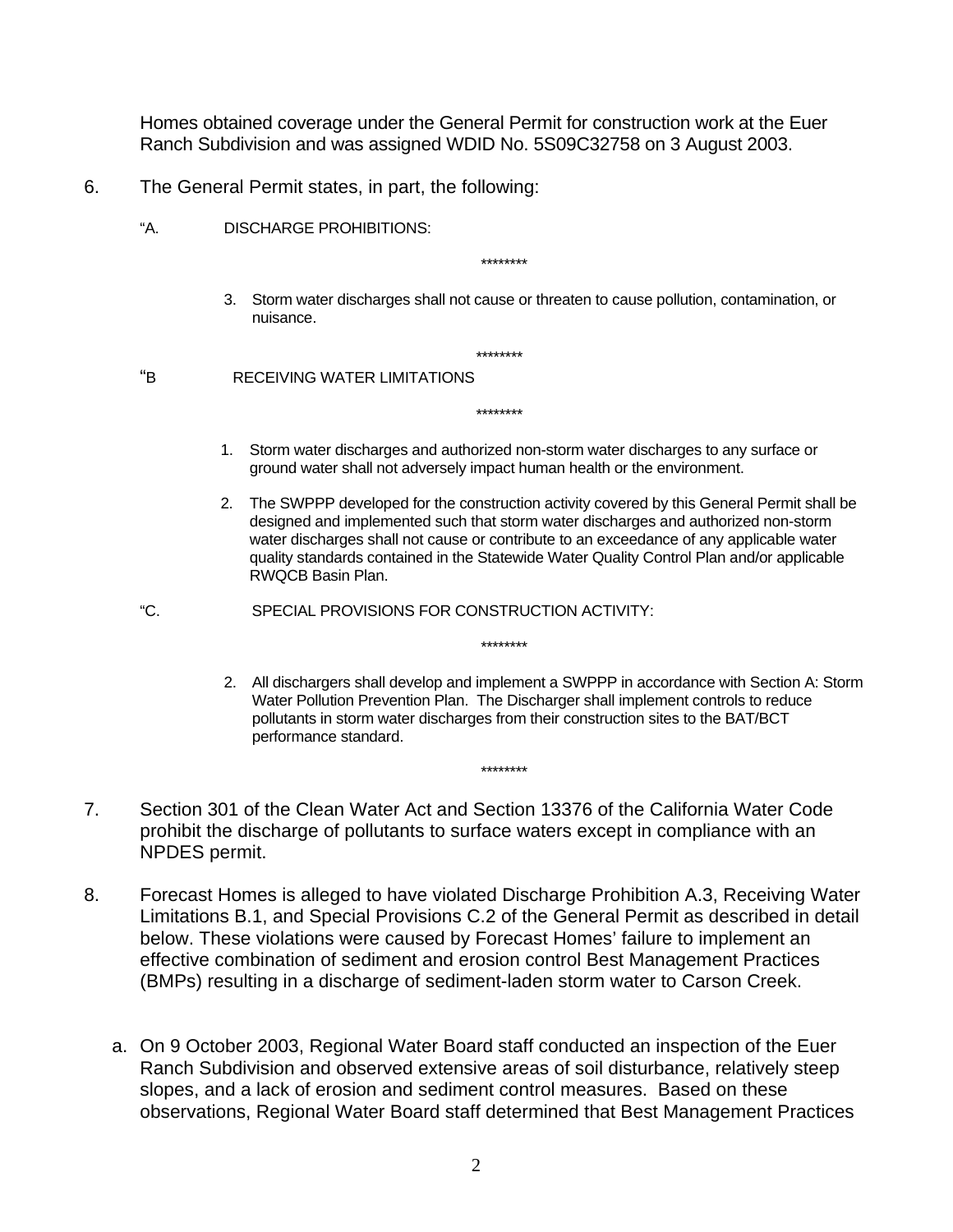(BMPs) for construction activities at the Euer Ranch Subdivision were inadequate, resulting in an imminent threat of erosion from unstabilized soils and the potential for sediment discharges to Carson Creek.

- b. On 10 October 2003, Regional Water Board staff observed the discharge of sedimentladen water to a storm drain adjacent to the Euer Ranch Subdivision. The source of the sediment-laden discharge was from washing of soil tracked into a roadway from the site.
- c. On 16 October 2003, a Notice of Violation (NOV) was issued to the Forecast Homes for violations of the General Permit.
- d. On the 12<sup>th</sup> and 19<sup>th</sup> of October 2004 Regional Water Board staff inspected the Euer Ranch Subdivision and observed inadequate erosion and sediment controls. On October 19 Regional Water Board staff reported observing the discharge of sedimentladen storm water to the storm drains and into Carson Creek at the Conspan bridge.
- e. On 26 October 2004, a Notice of Violation was issued to Forecast Homes for violations of the General Permit.
- f. On 6 November 2004, Forecast Homes responded in writing to the 26 October 2004 Notice of Violation, describing measures taken before and after the notice was received, with photos and map depicting best management practices.
- g. On 26 January 2005 El Dorado County staff inspected the Euer Ranch Subdivision and notified the Regional Board of a discharge to the Carson Creek.
- h. On 27 January 2005 Regional Water Board staff inspected the site and observed evidence of a sediment discharge to the Carson Creek from a constructed drainage channel near the clubhouse site.
- i. On 28 January 2005 El Dorado County staff inspected the Euer Ranch Subdivision and observed a sediment-laden discharge to Carson Creek.
- j. On 2 February 2005, a Notice of Violation was issued to Forecast Homes for violations of the General Permit.
- k. On 18 December 2005 El Dorado County staff inspected the site and notified the Regional Water Board that the site was discharging sediment-laden storm water to the creek.
- l. On 19 December 2005 Water Board staff inspected the Euer Ranch Subdivision and observed areas that had no BMPs installed, areas where BMPs were in need of maintenance and areas that had inadequate BMPs.
- m. On 21 December 2005, a Notice of Violation was issued to the Forecast Homes for violations of the General Permit.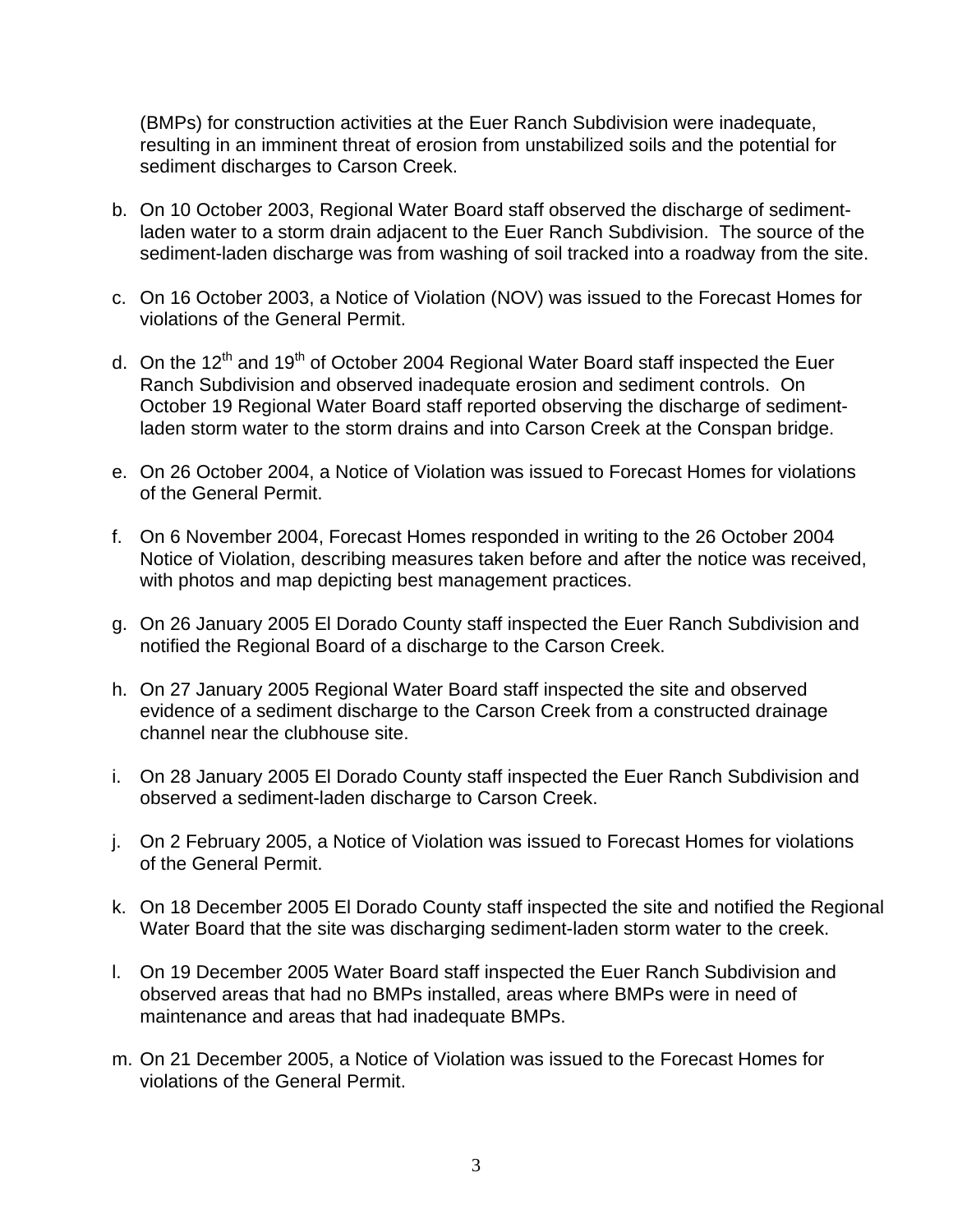- n. On or about 4 January 2006, Forecast Homes responded in writing to the 21 December 2005 Notice of Violation, describing measures taken before and after the notice was received, with photos depicting best management practices.
- o. On 22 February 2006, El Dorado County staff observed workers pumping sedimentladen water from a footing to a street just upgradient from a storm drain inlet. The County also found the site to be lacking in BMP implementation.
- p. In a memorandum dated 23 March 2006 the Department of Fish and Game determined that discharges of sediment from the site to Carson Creek could be deleterious to aquatic life.
- q. Photos of the discharges on 19 October 2004, 28 January 2005, and 18 December 2005 show that sediment-laden water was discharged from the site.
- 10. Over a three year period, Forecast Homes received four Notices of Violation for failure to comply with the General Permit. Forecast Homes violated: Prohibition A.3 by threatening to cause pollution; Receiving Water Limitation B.1, by discharging sediment that was deleterious to aquatic life; and Special Provision C.2 by failing to implement an effective combination of erosion and sediment control BMPs to the BAT/BCT performance standard. These three sections were violated for a minimum of 13 days. Discharges to surface water were documented for a minimum of 8 days.
- 11. Section 13385 of the California Water Code states, in part:
	- *"(a) Any person who violates any of the following shall be liable civilly in accordance with this section:* 
		- *(1) Section 13375 or 13376.*
		- *(2) Any waste discharge requirements or dredged and fill material permit…*

*\*\*\*\*\*\*\*\** 

*\*\*\*\*\*\*\*\** 

*(5) Any requirements of Section 301, 302, 306, 307, 308, 318, 401 or 405 of the Clean Water Act, as amended."* 

- *"(c) Civil liability may be imposed administratively by the state board or a regional board pursuant to Article 2.5 (commencing with Section 13323) of Chapter 5 in an amount not to exceed the… following:* 
	- *(1) Ten thousand dollars (\$10,000) for each day in which the violation occurs.*
	- *(2) Where there is discharge, any portion of which is not susceptible to cleanup or is not cleaned up, and the volume discharged but not cleaned up exceeds 1,000 gallons, an additional liability not to exceed ten dollars (\$10) multiplied by the number of gallons by which the volume discharged but not cleaned up exceeds 1,000 gallons."*

*\*\*\*\*\*\*\*\**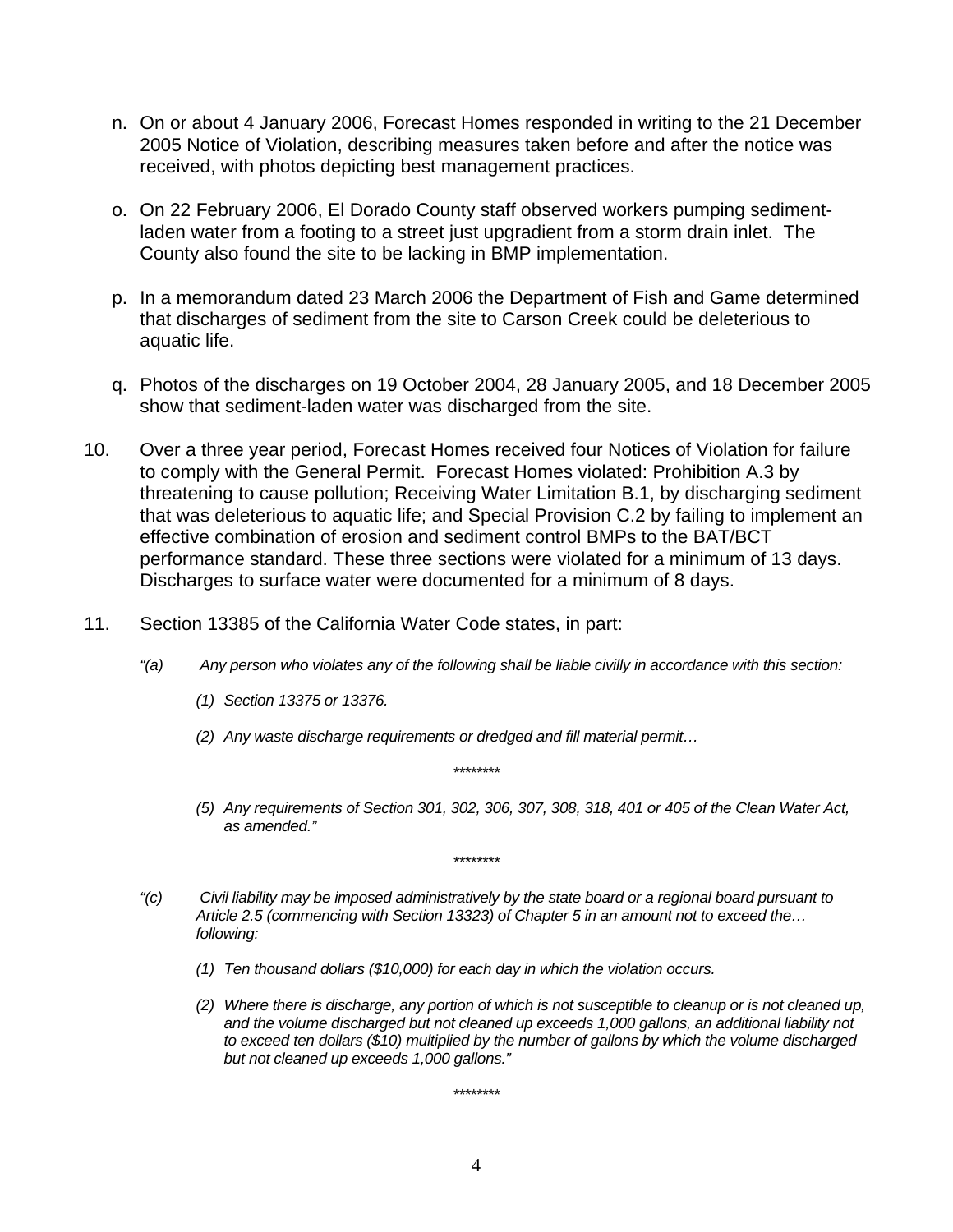- *"(e) In determining the amount of liability imposed under this section, the regional board, the state*  board, or the superior court, as the case may be, shall take into account the nature, *circumstances, extent, and gravity of the violation or violations, whether the discharge is susceptible to cleanup or abatement, the degree of toxicity of the discharge, and, with respect to the violator, the ability to pay, the effect on its ability to continue its business, any voluntary cleanup efforts undertaken, any prior history of violations, the degree of culpability, economic benefits or savings, if any, resulting from the violation, and other matters that justice may require. At a minimum, liability shall be assessed at a level that recovers the economic benefits, if any, derived from the acts that constitute the violation."*
- 12. Pursuant to California Water Code Section 13385(c), Forecast Homes has a maximum civil liability of \$17,966,340. The maximum liability is based on thirteen days of violation and calculations of the discharge volume of 1,796,634 gallons during three rainfall events. The days of discharge include 18, 20, 21 December 2005 for the purpose of this complaint. Gallons discharged from the site were calculated using the Rational Method.
- 13. Forecast Homes saved approximately \$55,000 by not implementing adequate erosion and sediment control BMPs in some areas, and for not maintaining the BMPs that were implemented. Based on a survey of consultants, approximately \$2000 to \$6000 per acre is needed to provide the minimum erosion and sediment control measures for construction sites depending on the slope and soil type. Forecast Homes' construction site has highly erodable soils with high erosion potential, therefore an effective combination of both erosion and sediment control BMPs are required to protect the site. Since there were BMPs installed at this site, the cost of maintaining an effective combination of erosion and sediment control BMPs at this site was estimated to be \$500 per acre. This is a very conservative estimate given the site soil conditions. To account for undisturbed areas and/ or areas that were just in need of maintenance, Regional Water Board staff conservatively estimated that erosion and sediment controls or maintenance was necessary on 110 of the 167 acres. The economic savings was obtained by multiplying 110 acres by \$500 per acre.
- 14. Regional Water Board staff spent a total of 240 hours investigating this incident and preparing this Complaint. The total cost for staff time is \$19,200 based on a rate of \$80 per hour.
- 15. Issuance of this Administrative Civil Liability Complaint to enforce California Water Code Division 7, Chapter 5.5 is exempt from the provisions of the California Environmental Quality Act (Public Resources Code Section 21000, et. seq.), in accordance with Title 14 California Code of Regulations, Enforcement Actions by Regulatory Agencies, Section 15321(a)(2).

## K. HOVNANIAN FORECAST HOMES SOUTHERN, INC.– EUER RANCH SUBDIVISION IS HEREBY GIVEN NOTICE

1. The Executive Officer of the Regional Water Board proposes that Forecast Homes be assessed an Administrative Civil Liability in the amount of **\$300,000** which includes \$19,200 in staff cost and \$55,000 to recover the economic benefit derived from the acts that constitute the violations. The amount of the proposed liability is based on a review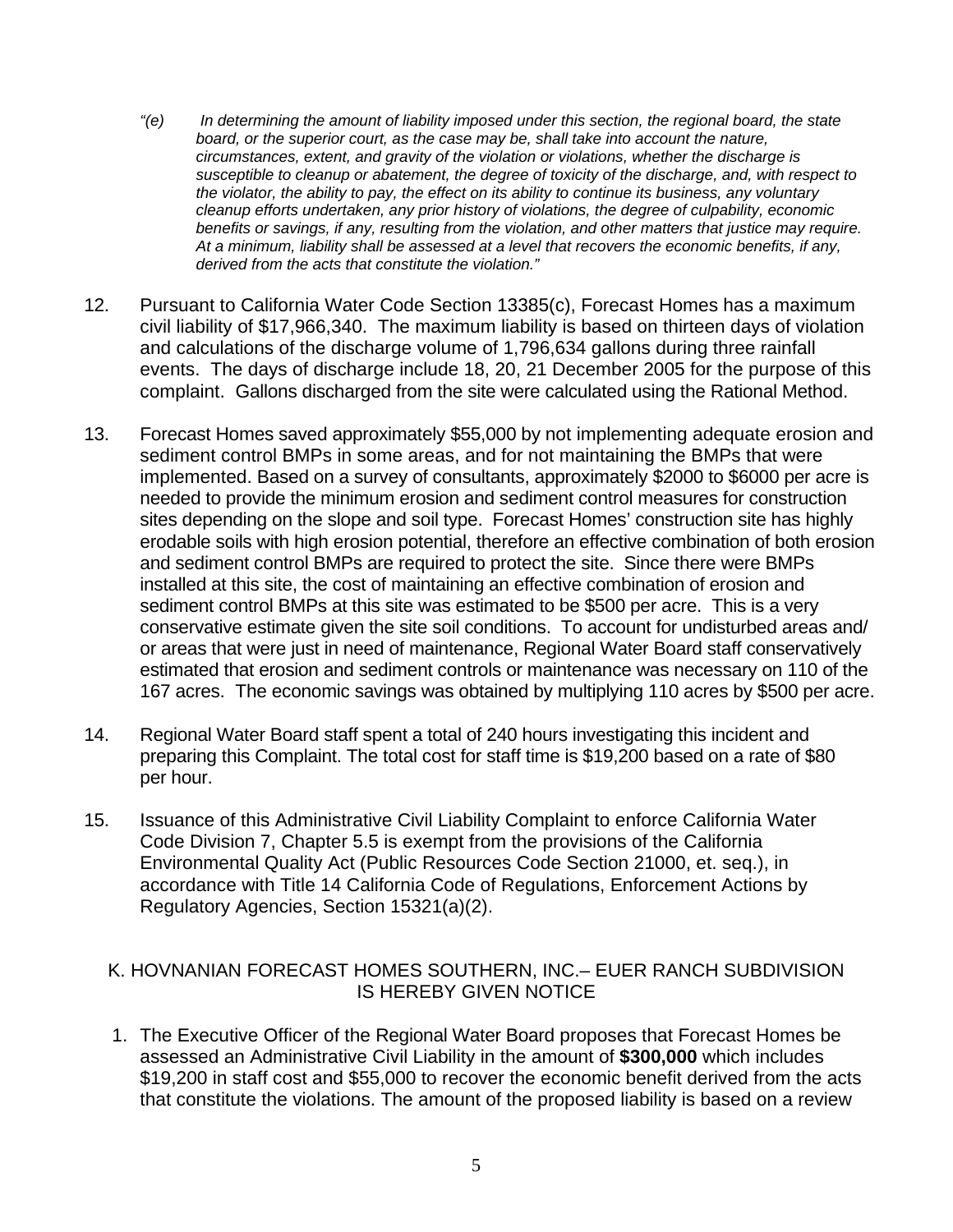of the factors cited in Water Code Section 13385 and the State Water Resources Control Board's Water Quality Enforcement Policy.

- 2. A hearing concerning this Complaint will be held before the Regional Water Board or Regional Water Board Hearing Panel within ninety days of the date of issuance of this Complaint. Forecast Homes, or its representative(s), will have an opportunity to appear and be heard, and to contest the allegations in this Complaint and the imposition of civil liability by the Regional Water Board. A notice containing the date, time and location of the hearing will be mailed to Dischargers not less than 10 days prior to the hearing date.
- 3. If a hearing in this matter is held, the Regional Water Board will consider whether to affirm, reject or modify the proposed Administrative Civil Liability, or whether to refer the matter to the Attorney General for recovery of judicial civil liability.

Original signed by

 $\overline{\phantom{a}}$  , which is a constant of the constant of the constant of the constant of the constant of the constant of the constant of the constant of the constant of the constant of the constant of the constant of the cons PAMELA C. CREEDON, Executive Officer

\_\_\_\_\_\_\_\_17 October 2007\_\_\_\_\_\_\_\_\_\_\_\_\_\_\_

<u>Date</u> and the contract of the contract of the contract of the contract of the contract of the contract of the con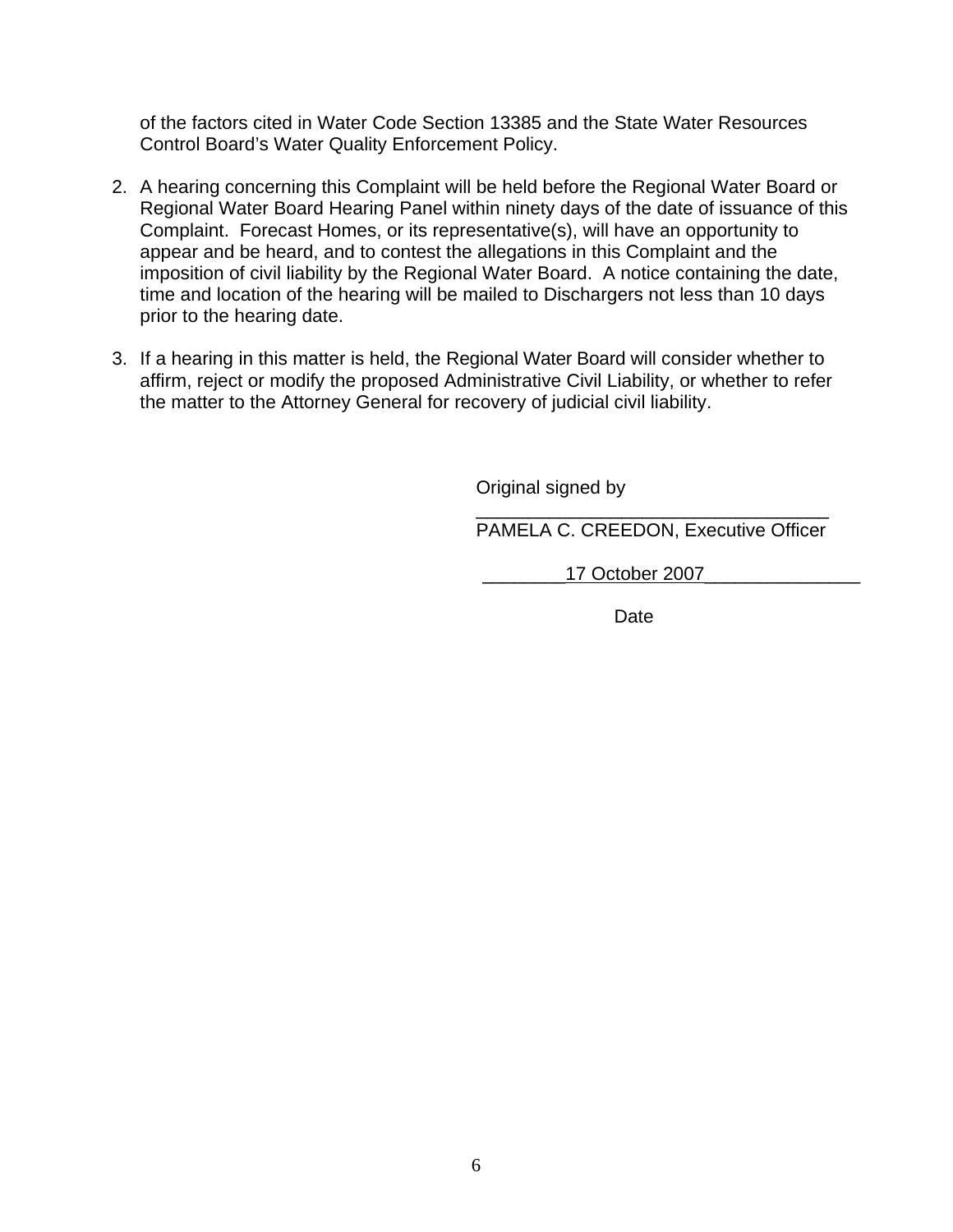### SETTI EMENT AGREEMENT AND MUTUAL RELEASE ADMINISTRATIVE CIVIL LIABILITY COMPLAINT NO. R5-2007-0527

) ) ) ) ) )

In the matter of:

#### **K. Hovnanian Forecast Homes Southern, Inc.**

Settlement Agreement And Mutual Release

This Settlement Agreement and Release (Agreement) is made by and between the Executive Officer of the Regional Water Quality Control Board, Central Valley Region (Regional Water Board) and K. Hovnanian Forecast Homes Southern, Inc. (Forecast Homes) (collectively referred to as Parties). The Parties enter into this Agreement because it is their collective desire to settle the violations alleged in Administrative Civil Liability Complaint No. R5-2007-0527 in order to avoid the expense and uncertainty inherent in an administrative enforcement proceeding and potential litigation. This Agreement will be submitted to the Regional Water Board, or its delegee, for approval and adoption pursuant to Government Code section 11415.60 as a decision by settlement and will become effective when the Regional Water Board, or its delegee, issues an order approving the Agreement.

THE UNDERSIGNED PARTIES EXECUTE THIS AGREEMENT WITH REFERENCE TO AND IN CONTEMPLATION OF THE FOLLOWING FACTS:

- 1. On or about (17 October 2007), the Executive Officer issued Administrative Civil Liability Complaint No. R5-2007-0527 (Complaint) which proposed to assess administrative civil liability of \$300,000 against Forecast Homes for certain alleged violations of NPDES General Permit No. CAS000002, Waste Discharge Requirements Order No. 99-08-DWQ (Construction Storm Water General Permit) at the Euer Ranch Subdivision construction project in El Dorado County.
- 2. The Complaint alleged that Forecast Homes failed to implement and maintain controls to reduce pollutants in storm water discharges from their construction site, resulting in the repeated discharge of sediment-laden storm water and other pollutants into nearby surface waters.
- 3. Forecast Homes has objected to the existence of the alleged violations, the magnitude of the proposed administrative civil liability, the calculation of the statutory maximum liability and the estimates of the alleged discharge volumes. Forecast Homes enters into this Agreement without the admission of any fact or the adjudication of any issue in this matter, and by entering into this agreement, Forecast Homes is not admitting to liability for any of the alleged violations.
- 4. The Parties, through their respective representatives, have reached a settlement agreement. Except as provided in paragraph 3a below, this Agreement is a final and binding resolution and settlement of all claims, violations or causes of action alleged in the Complaint, or which could have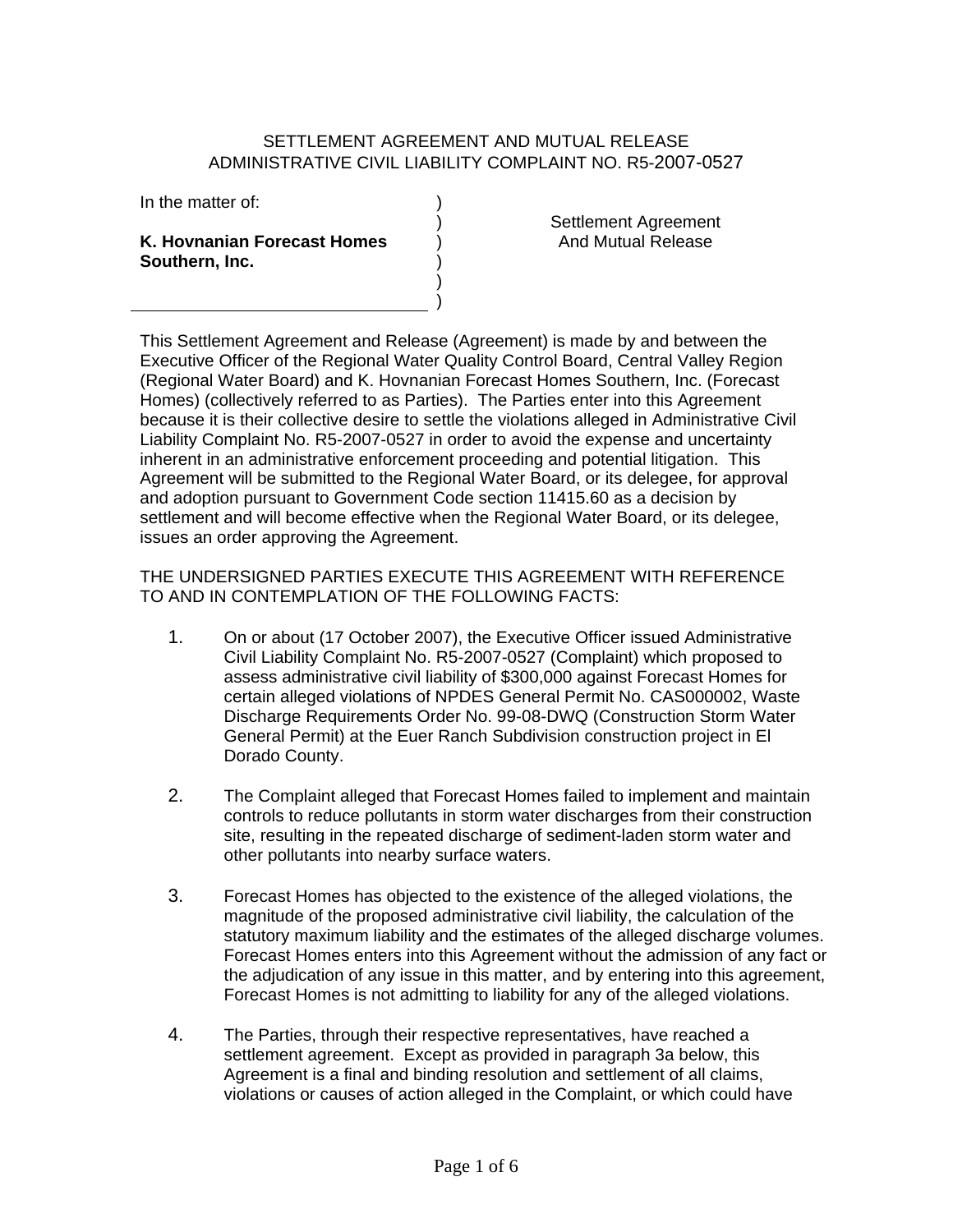been asserted by the Regional Water Board based on the specific facts alleged in the Complaint, against Forecast Homes and its subsidiaries, corporate parents, affiliates, successors, heirs, assigns, and their officers, directories, partners, employees, representative agents, and attorneys, as of the date the Regional Water Board, or its delegee, issues an order approving the Agreement. The provisions of this paragraph are expressly conditioned on Forecast Homes' full satisfaction of all the obligations of the Agreement.

- a) This Agreement does not resolve any claims or causes of action which could have been alleged by the Regional Water Board against Forecast Homes for violations of Section 401 of the federal Clean Water Act.
- 5. The general terms of the settlement are that Forecast Homes will pay, in exchange for a full and final release of the claims described in Paragraph 3, above, an administrative civil liability of \$300,000. Of that sum, \$200,000 shall be payable to the State Water Resources Control Board's Pollution Cleanup and Abatement Account. The remaining administrative civil liability of \$100,000 shall be permanently suspended contingent upon the successful completion of the supplemental environmental project (SEP) described in Attachment A, in accordance with Paragraph 11 of this Agreement.
- 6. As a material condition of this agreement, Forecast Homes represents and warrants that the SEP is not and was not previously contemplated, in whole or in part, by Forecast Homes or any related entity for any other purpose, except to partially satisfy Forecast Homes' obligations as may be ordered in response to the Complaint, and that the SEP would not be undertaken by Forecast Homes or any related entity in the absence of this enforcement action.
- 7. In order to facilitate the approval of the proposed settlement, and to carry out its terms, the Parties desire to enter into the following agreement.

NOW, THEREFORE, in exchange for their mutual promises and for other good and valuable consideration specified herein, the receipt and sufficiency of which are hereby acknowledged, the Parties agree as follows:

- 8. Forecast Homes agrees that the Regional Water Board has subject matter jurisdiction over the matters alleged in the Complaint and personal jurisdiction over Forecast Homes.
- 9. Forecast Homes agrees to waive its right to a hearing before the Regional Water Board within 90 days of the date of issuance of the Complaint, except as provided in Paragraph 18 of this Agreement.
- 10. Forecast Homes agrees to pay \$200,000 to the State Water Resources Control Board, payable to the State Water Pollution Cleanup and Abatement Account within 20 days of receiving written notice from the Regional Water Board, or its delegee, that it has adopted an order or decision by settlement pursuant to Government Code section 11415.60 which approves this Agreement.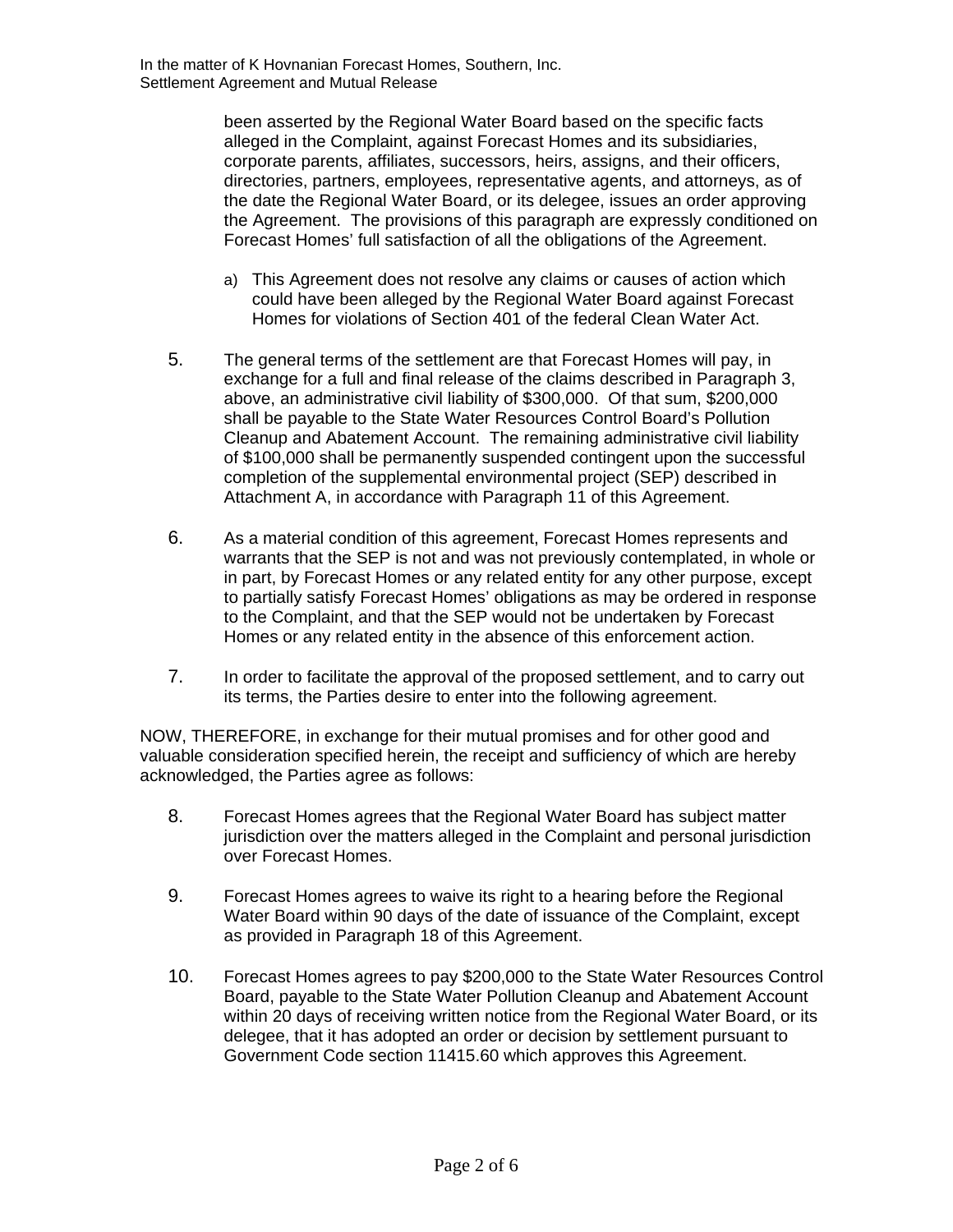In the matter of K Hovnanian Forecast Homes, Southern, Inc. Settlement Agreement and Mutual Release

- 11. Forecast Homes agrees to pay \$100,000 to the Water Education Foundation to fund the SEP described in Attachment A within 20 days of receiving written notice from the Regional Water Board, or its delegee, that it has adopted an order or decision by settlement pursuant to Government Code section 11415.60 which approves this Agreement. Forecast Homes shall be deemed to have fully performed the obligations under this Paragraph when the following five steps have been satisfied:
	- a) Forecast Homes pays \$100,000 to the Water Education Foundation to fund the SEP described in Attachment A within 20 days of receiving notice from the Regional Water Board, or its delegee, that it has adopted an order or decision by settlement pursuant to Government code section 11415.60 which approves this Agreement. Such funding of the SEP is to be made pursuant to a written agreement between Forecast Homes and the Water Education Foundation, wherein the Water Education Foundation agrees to perform the SEP described in Attachment A. The written agreement shall include a provision that requires the SEP described in Attachment A to be completed in accordance with the tasks and schedule described in Attachment A, to the maximum extent practicable.
	- b) Forecast Homes provides the Regional Board documentation from the Water Education Foundation acknowledging receipt of the \$100,000.
	- c) The Regional Water Board is provided a final copy of the video and booklet produced in accordance with the tasks described in Attachment A, no later than 13 months after Forecast Homes receives written notification from the Regional Water Board, or its delegee, that the Regional Board has adopted an order or decision by settlement pursuant to Government Code section 11415.60 which approves this Agreement.
	- d) Forecast Homes distributes a minimum of 300 copies of the final video and 1500 copies of the final booklet, as described in the SEP described in Attachment A, to interested persons or organizations no later than 13 months after Forecast Homes receives written notification from the Regional Water Board, or its delegee, that the Regional Board has adopted an order or decision by settlement pursuant to Government Code section 11415.60 which approves this Agreement.
	- e) Forecast Homes provides written notice to the Regional Water Board that the distribution of the final video and booklet has been made no later than 10 days of completing the distribution.
- 12. In the event that Forecast Homes does not perform its obligations under Paragraph 11, the suspended administrative civil liability amount of \$100,000 shall, within 20 days after written notice by the Executive Officer, be paid to the State Water Pollution Cleanup and Abatement Account.
- 13. If Forecast Homes is unable to perform any activity or submit any document within the time required under this Agreement. Forecast Homes may, prior to expiration of the time, request an extension of time in writing. The extension request shall include a justification for the delay.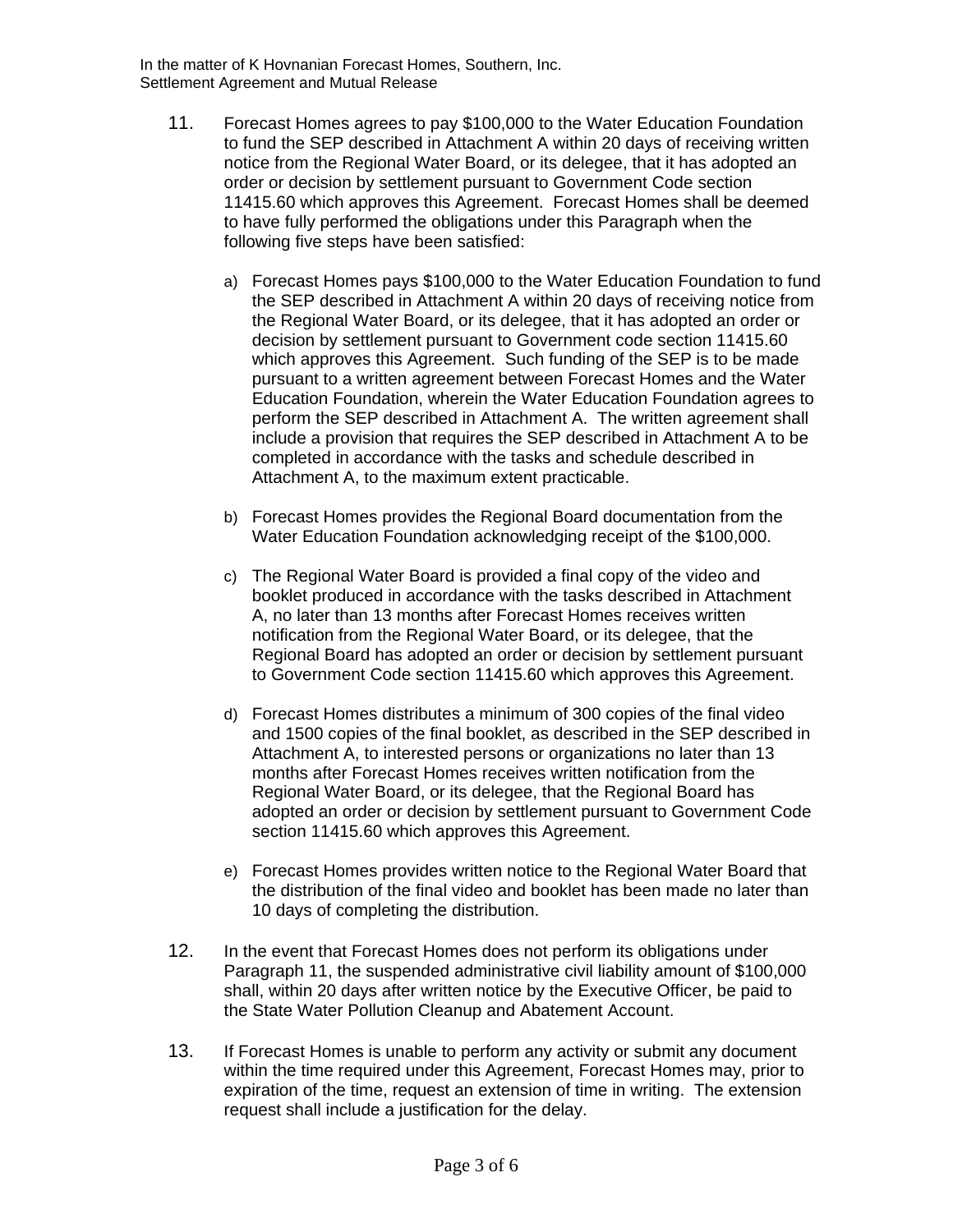- 14. If the Regional Water Board, or its delegee, determines that good cause exists for an extension of time, it will grant the request and specify in writing a new compliance schedule. The Parties agree that the deadlines in the new compliance schedule shall be considered incorporated into this Agreement and binding on Forecast Homes, unless superseded by another compliance schedule granted pursuant to this Paragraph.
- 15. Forecast Homes agrees to provide a progress report to the Regional Water Board every three months, beginning from the date Forecast Homes completes its obligation under paragraph 11.A. The progress report shall identify which tasks set forth in the SEP described in Attachment A have been completed and which tasks still need completion. If there has been any deviation from the schedule for completion of the tasks as set forth in the SEP described in Attachment A, the progress report shall explain the reason for such deviation and describe a plan for bringing the remaining tasks back on schedule.
- 16. Forecast Homes agrees that whenever Forecast Homes or its subsidiaries, corporate parents, affiliates, successors, heirs, assigns, officers, directories, partners, employees, representative agents, subcontractors, attorneys, or any fiscal agent holding SEP funds, publicizes one or more elements of the SEP, it shall state in a prominent manner that the SEP is being undertaken as part of the settlement of an enforcement action against Forecast Homes by the Regional Water Board. Participation by a representative of Forecast Homes in a Water Education Foundation advisory committee will not be considered Forecast Homes "publicizing" an element of the SEP.
- 17. This Agreement and the proposed order or decision by settlement will be circulated for public notice and comment purposes by the Executive Officer.
- 18. In the event that this Agreement does not take effect because it is not approved by the Regional Water Board or its delegee, or is vacated in whole or in part by the State Water Resources Control Board or a court, the Parties acknowledge that they expect to proceed to a contested evidentiary hearing before the Regional Water Board to determine whether to assess administrative civil liabilities for the underlying violations, unless the Parties agree otherwise. The Parties agree that all oral and written statements and agreements made during the course of settlement discussions will not be admissible as evidence in the hearing. The Parties also agree to waive any and all objections related to their efforts to settle this matter, including, but not limited to: 1) objections related to prejudice or bias of any of the Regional Board members or their advisors and any other objections that are premised in whole or in part on the fact that the Regional Board members or their advisors were exposed to some of the material facts and the Parties' settlement positions as a consequence of reviewing this Agreement, and therefore may have formed impressions or conclusions, prior to conducting any contested evidentiary hearing on the Complaint in this matter; or 2) laches or delay or other equitable defenses based on the time period that the order or decision by settlement may be subject to administrative or judicial review.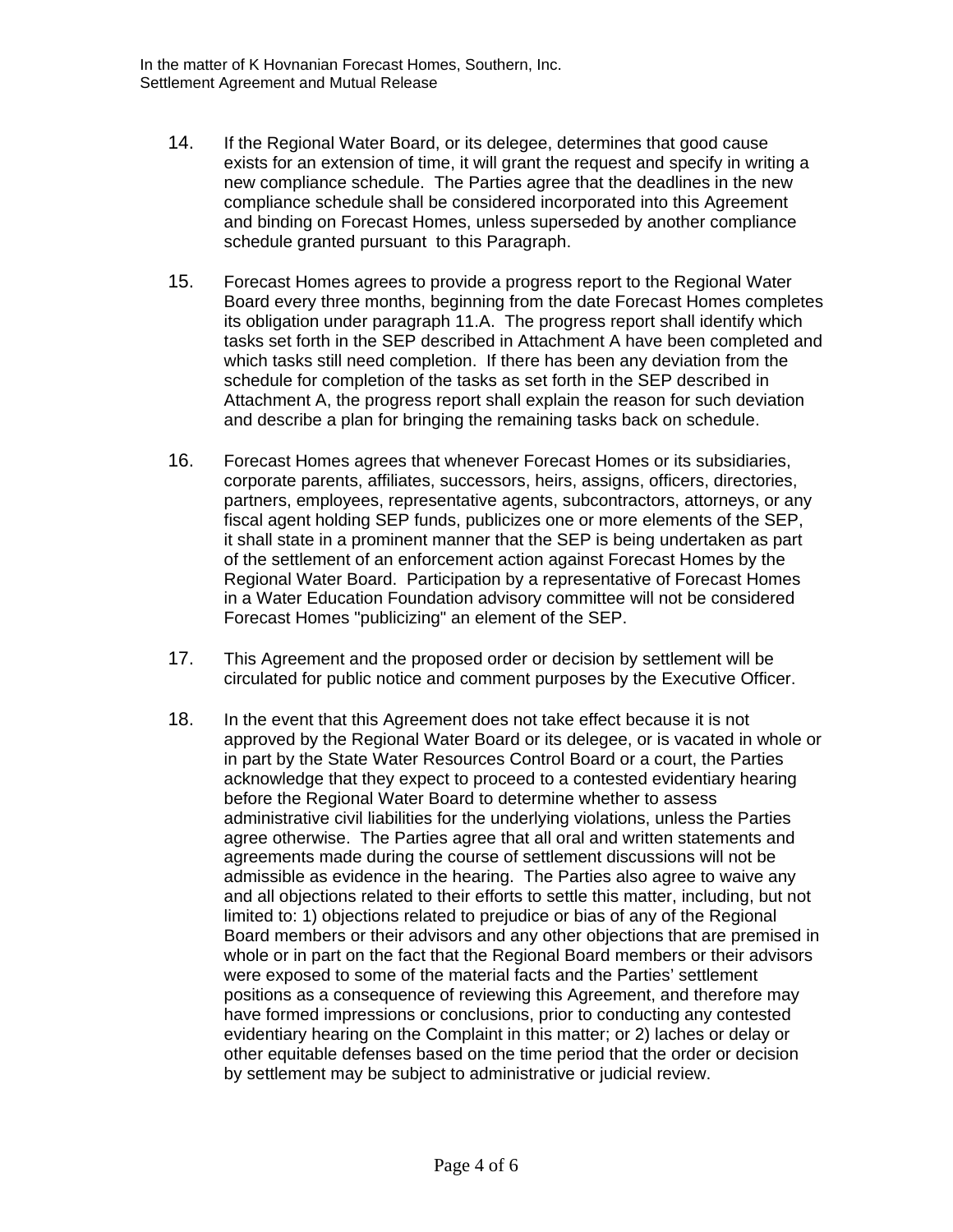In the matter of K Hovnanian Forecast Homes, Southern, Inc. Settlement Agreement and Mutual Release

- 19. Each Party executing this Agreement in a representative capacity represent and warrants that he or she is authorized to execute this Agreement on behalf of and to bind the entity on whose behalf he or she executes the Agreement.
- 20. This Agreement shall not be construed against any Party preparing it, but shall be construed as if the Parties jointly prepared this Agreement and any uncertainty and ambiguity shall not be interpreted against any one Party.
- 21. Each Party to this Agreement shall bear all attorney's fees and costs arising from that Party's own counsel in connection with the matters referenced herein, and any other costs incurred in defense or settlement of the proposed enforcement action.
- 22. The Parties shall execute and deliver all documents and perform all further acts that may be reasonably necessary to effectuate the provisions of this Agreement, including the delivery of any documentation reasonably requested by the Regional Water Board to ensure that the terms of the Agreement are being complied with.
- 23. The failure of the Regional Water Board or its staff to enforce any provision of this Agreement shall in no way be deemed a waiver of such provision, or in any way affect the validity of the Agreement. The failure of the Regional Water Board or its staff to enforce any such provision shall not preclude them from later enforcing the same or any other provision of the Agreement. The expiration of a deadline contained in the Agreement does not make the related provision unenforceable; on any Party's application, the Regional Water Board shall establish a new deadline. No oral advice, guidance, suggestions or comments by employees, officials or members of the Regional Water Board regarding matters covered in the Agreement shall be construed to relieve the Respondent of its obligations under the Agreement.
- 24. This Agreement shall not be modified by any of the Parties by oral representation made before or after the execution of this Agreement. All material modifications must be in writing and signed by the Parties.
- 25. This Agreement shall be executed as duplicate originals, each of which shall be deemed an original Agreement, and all of which shall constitute one agreement.
- 26. This Agreement shall become effective immediately on adoption by the Regional Water Board, or its delegee, of an order approving the Agreement.
- 27. This Agreement is entered into and shall be construed and interpreted in accordance with the laws of the State of California.
- 28. Notices and correspondence concerning this Agreement shall be sent by overnight or certified mail to the following addresses. Any party may notify the other of a change of notice address by letter sent by overnight or certified mail.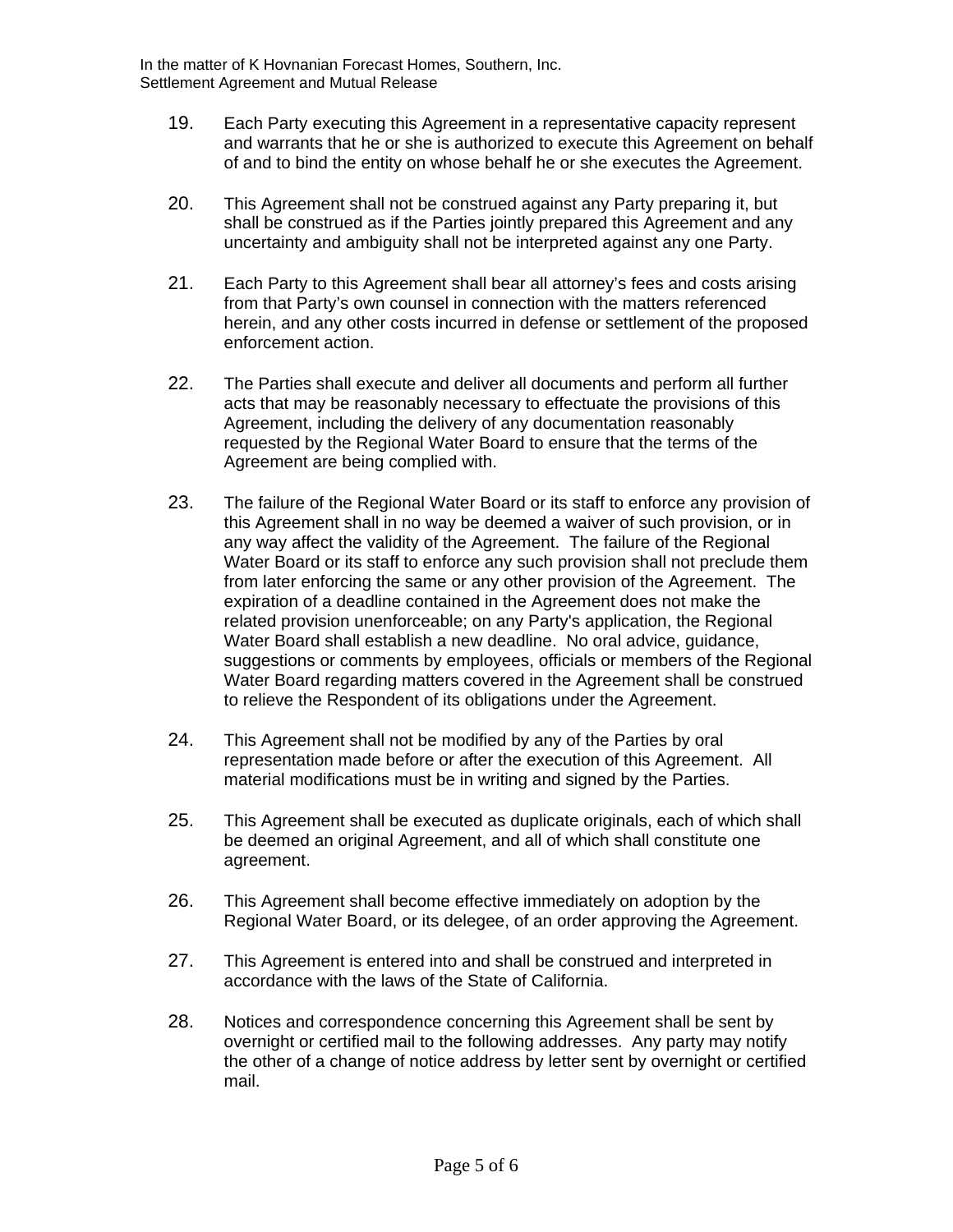In the matter of K Hovnanian Forecast Homes, Southern, Inc. Settlement Agreement and Mutual Release

For Forecast Homes:

Courtney McAlister, Chief Legal Counsel K. Hovnanian Forecast Homes Southern, Inc. 1375 Exposition Boulevard, Suite 300 Sacramento, CA 95815

Katharine Wagner Downey Brand LLP 555 Capitol Mall, 10th Floor Sacramento, CA 95814

For the Regional Board:

Ms. Pamela Creedon Executive Officer California Regional Water Quality Control Board, Central Valley Region 11020 Sun Center Drive, #200 Rancho Cordova, California 95670-6114

David Boyers Office of Enforcement State Water Resources Control Board 1001 I Street, 16th Floor Sacramento, California 95814

IN WITNESS HEREOF, the Parties hereto have executed this Agreement as of the date set forth above.

For Regional Board Executive Officer:

original signed by Ken Landau for the control of the total 17 October 2007 Pamela C. Creedon (date) Executive Officer

For Forecast Homes: K. Hovnanian Forecast Homes Southern, Inc.

By: criginal signed by Courtney McAlister **Example 26 October 2007** Name: (date)

Title: Chief Legal Counsel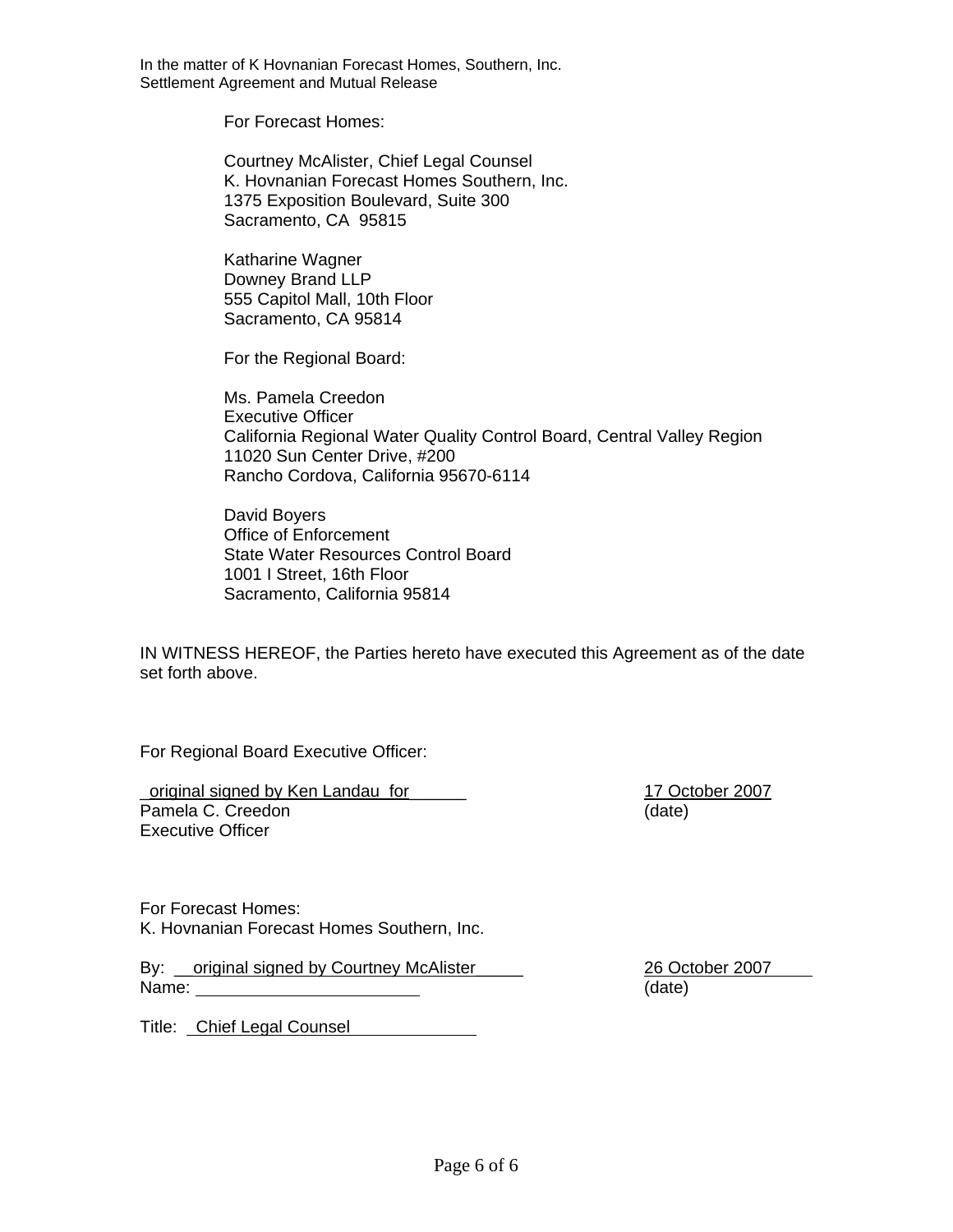In the matter of K Hovnanian Forecast Homes, Southern, Inc. **Supplemental Environmental Project**  Settlement Agreement and Mutual Release

| <b>Name of Project:</b>      | <b>Storm Water Construction Video and Booklet</b> |  |  |  |  |  |  |  |
|------------------------------|---------------------------------------------------|--|--|--|--|--|--|--|
| <b>Name of Organization:</b> | Water Education Foundation                        |  |  |  |  |  |  |  |
|                              | 717 K Street, Suite 317                           |  |  |  |  |  |  |  |
|                              | Sacramento, CA 95814                              |  |  |  |  |  |  |  |
|                              | 916-444-6240                                      |  |  |  |  |  |  |  |
|                              | www.watereducation.org                            |  |  |  |  |  |  |  |
| <b>Contact Person:</b>       | Rita Schmidt Sudman, Executive Director           |  |  |  |  |  |  |  |
|                              | (rsudman@watereducation.org)                      |  |  |  |  |  |  |  |

#### **Project Description:**

Due to the large number of sites and the high potential for discharges from construction sites to adversely impact water quality, storm water compliance within the development industry is essential. Although industry compliance has improved in recent years, it will always remain a challenge due to the ephemeral nature of construction activity coupled with the unprecedented high growth rate within the region.

The Sacramento office of the Central Valley Regional Water Quality Control Board currently regulates over 2,800 active construction sites. While both municipalities and the Regional Water Quality Control Board conduct training programs to educate the development industry regarding Best Management Practices, budget constraints and the number of available personnel and hours limit their ability to reach all industry members.

The Water Education Foundation proposes to create a Storm Water Video and Booklet in English and Spanish to assist municipalities and developers with expanding the scope of their storm water construction oversight programs. The Storm Water Video will be presented in a documentary style with board and industry viewpoints and on the ground examples of Best Management Practices for construction sites. The video will be based on the outreach training classes of regional board staff. The Regional Board staff will be allowed to review and provide comments on the Storm Water Video and Booklet during production and prior to their official release. In addition, the Regional Board will be allowed to include legal disclaimers in the Storm Water Video and Booklet, or approve legal disclaimers suggested by the Foundation, regarding their use.

The Storm Water Booklet will be designed as a multi-page, color booklet to accompany and reinforce the information presented in the video. The Video and Booklet will be distributed to developers and Phase I and Phase II municipalities in the Municipal Storm Water Sewer System Program for the Central Valley Region.

As with the Foundation's other publications and videos, we will form an advisory committee of stakeholders (e.g. municipal storm water authority representatives, contractors, representatives from the building industry, and environmentalists) to ensure that the video and booklet cover the key issues and Best Management Practices in a way that is accurate, timely and useful for improving water quality. The Foundation will maintain editorial control while giving serious consideration to all comments submitted by advisory committee members.

This project will enhance water quality and beneficial uses of the waters of the state by preventing the discharge of sediment and other pollutants in storm water runoff, educating dischargers about how to mitigate their impact on water quality and promoting the use of best practices which are designed to eliminate or reduce the amount of pollution contributed by current practices.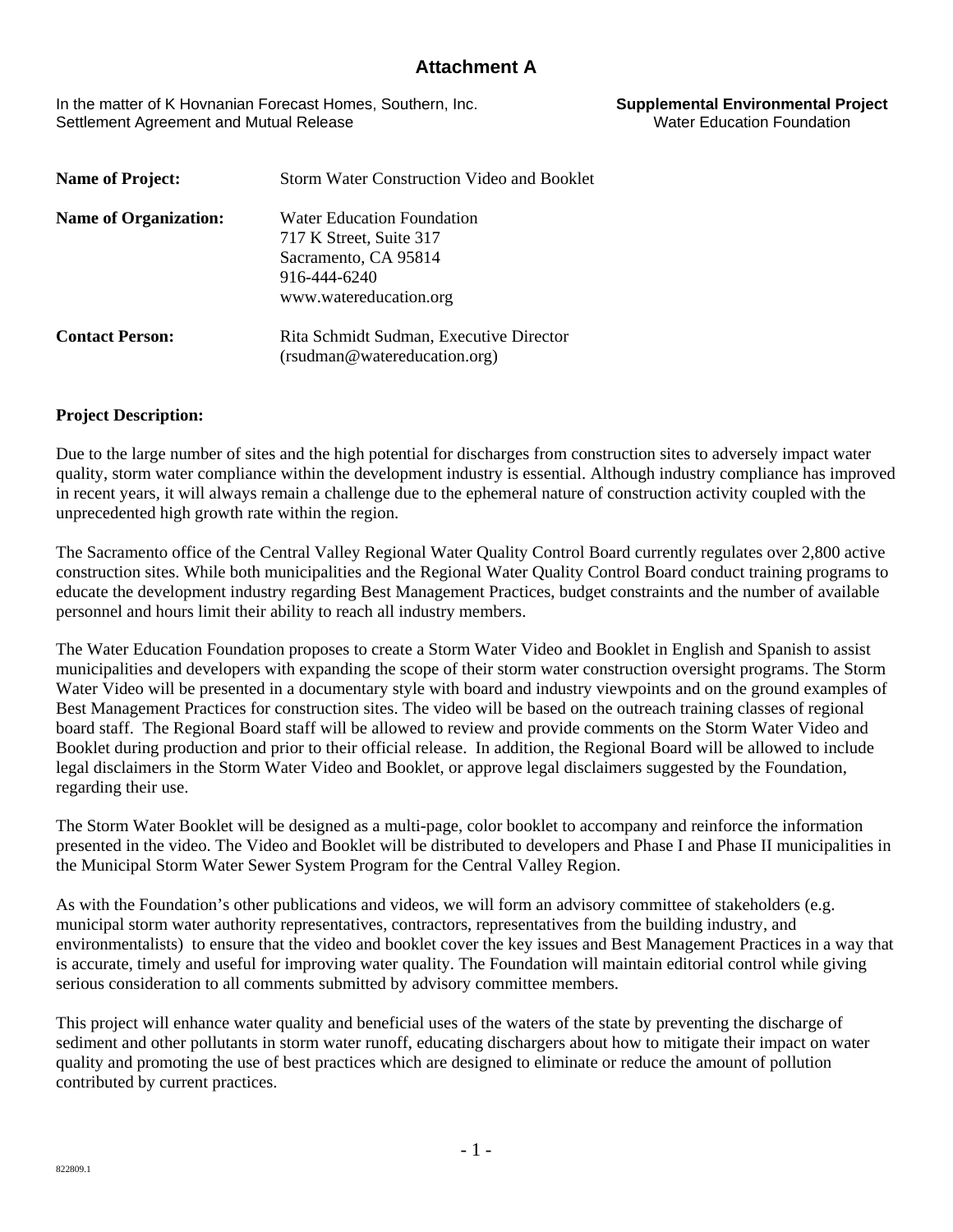In the matter of K Hovnanian Forecast Homes, Southern, Inc. **Supplemental Environmental Project**  Settlement Agreement and Mutual Release

### **Scope of Work:**

Task 1: Planning/Design

- Form advisory committee
- Meetings with advisory committee to get their thoughts on program components

Task 2: Video Script

- Research
- Complete Program Treatment
- Expand Program Treatment into Script

Task 3: Prepare "Rough Cut" of Video

- Filming
- Development of program graphic elements begins maps, backgrounds, artwork, illustrations, animations
- Begin editing of "Rough Cut" (draft) video
- Develop Program Credits
- Produce "Rough Cut" (draft) of video
- Distribute "Rough Cut" to advisory committee and Regional Board for comments

Task 4: Draft Booklet

- Research
- Begin development of booklet
- Distribute draft booklet text to advisory committee and Regional Board for comments

Task 5: Edit Video

- Analyze advisory committee and Regional Board comments
- Final editing of program
- Develop final graphics package for program
- Finalize artwork for program DVD packaging

Task 6: Edit Booklet

- Review advisory committee and Regional Board comments and begin editing booklet
- Begin layout of booklet
- Develop final graphics for booklet

Task 7: Reproduce Final Products

- Print booklets. More copies to be printed later if needed
- Produce DVD's sufficient for distribution to developers and Phase I and Phase II municipalities in the Municipal Storm Water Sewer System Program for the Central Valley Region

Task 8: Distribute Products<br>• Distribute DVD and

• Distribute DVD and booklet copies to interested groups

Task 9: Project Management and Evaluation

- Contract management, accounting, budget management, coordination with partners, subcontractors, and stakeholders
- Develop written evaluation of program use
- Biannual progress report
- Final Report detailing project activities and evaluation results